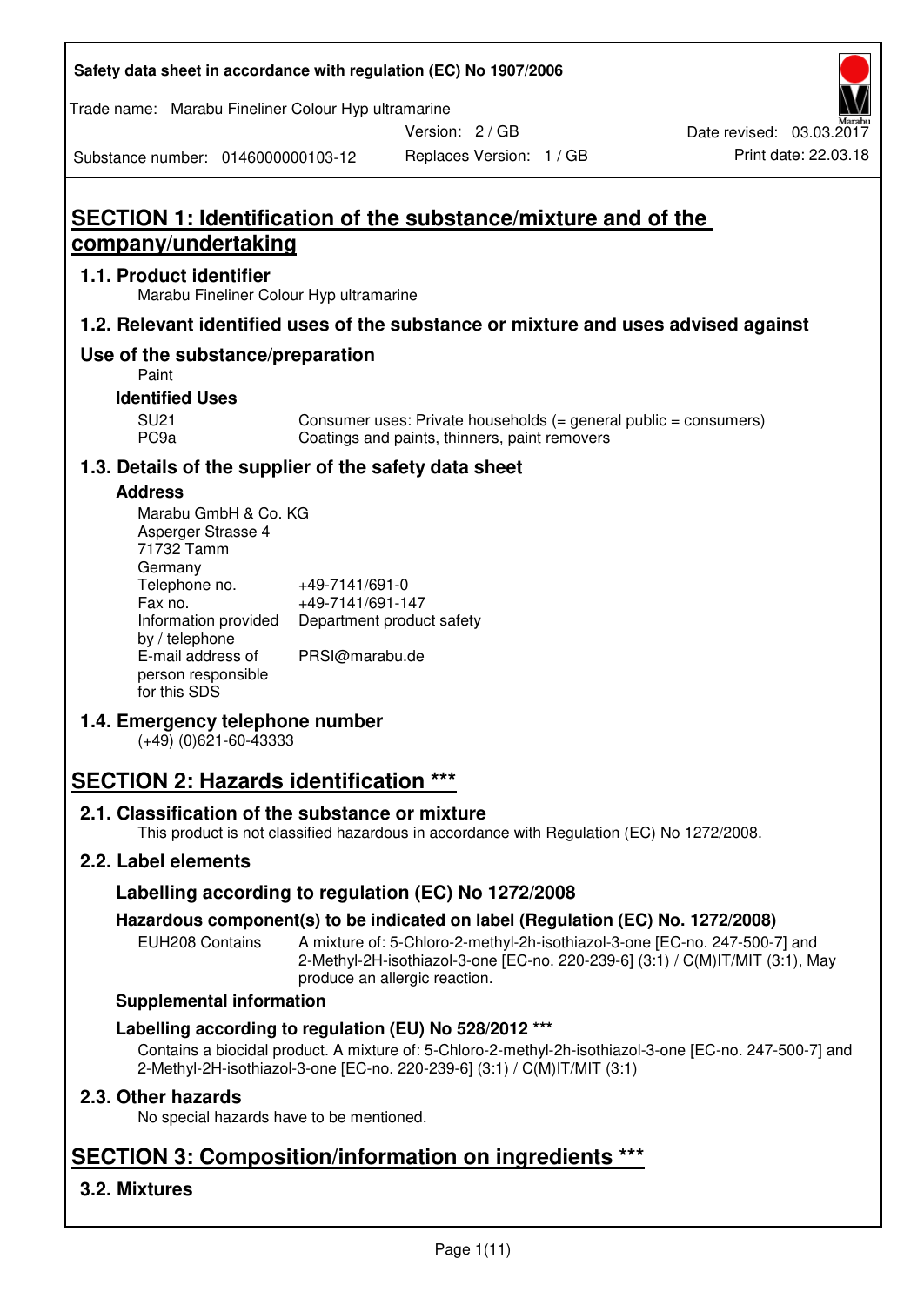| Safety data sheet in accordance with regulation (EC) No 1907/2006                                                                                                 |                                                                                                                       |                      |                                                      |                                              |      |                          |
|-------------------------------------------------------------------------------------------------------------------------------------------------------------------|-----------------------------------------------------------------------------------------------------------------------|----------------------|------------------------------------------------------|----------------------------------------------|------|--------------------------|
| Trade name: Marabu Fineliner Colour Hyp ultramarine                                                                                                               |                                                                                                                       | Version: 2 / GB      |                                                      |                                              |      | Date revised: 03.03.2017 |
| Substance number: 0146000000103-12                                                                                                                                |                                                                                                                       |                      |                                                      | Replaces Version: 1 / GB                     |      | Print date: 22.03.18     |
| <b>Chemical characterization</b><br>Paint based on water                                                                                                          |                                                                                                                       |                      |                                                      |                                              |      |                          |
| <b>Hazardous ingredients</b>                                                                                                                                      |                                                                                                                       |                      |                                                      |                                              |      |                          |
| <b>Ethanediol</b><br>CAS No.<br>EINECS no.<br>Registration no.<br>Concentration                                                                                   | $107 - 21 - 1$<br>203-473-3<br>01-2119456816-28<br>$>=$                                                               | $\overline{1}$       | $\lt$                                                | 10                                           | $\%$ |                          |
| Classification (Regulation (EC) No. 1272/2008)                                                                                                                    | Acute Tox, 4<br>STOT RE <sub>2</sub>                                                                                  |                      | H302<br>H373                                         |                                              |      |                          |
| <b>Bronopol (INN)</b><br>CAS No.<br>EINECS no.<br>Concentration                                                                                                   | $52 - 51 - 7$<br>200-143-0<br>$>=$                                                                                    | 0,01                 | $\overline{\phantom{0}}$                             | 0,1                                          | $\%$ |                          |
| Classification (Regulation (EC) No. 1272/2008)                                                                                                                    | Eye Dam. 1<br>Skin Irrit. 2<br>STOT SE3<br>Acute Tox. 4<br>Acute Tox. 4<br>Aquatic Acute 1<br>Aquatic Chronic 1       |                      | H318<br>H315<br>H335<br>H302<br>H312<br>H400<br>H410 |                                              |      |                          |
| Concentration limits (Regulation (EC) No. 1272/2008)                                                                                                              | Aquatic Acute 1<br>Aquatic Chronic                                                                                    | H400<br>H410         | $M = 1$                                              | $M = 10$                                     |      |                          |
| A mixture of: 5-Chloro-2-methyl-2h-isothiazol-3-one [EC-no. 247-500-7] and<br>2-Methyl-2H-isothiazol-3-one [EC-no. 220-239-6] (3:1) / C(M)IT/MIT (3:1)<br>CAS No. | 55965-84-9                                                                                                            |                      |                                                      |                                              |      |                          |
| Concentration                                                                                                                                                     |                                                                                                                       |                      | $\,<\,$                                              | 0,0015                                       | $\%$ |                          |
| Classification (Regulation (EC) No. 1272/2008)                                                                                                                    | Acute Tox. 3<br>Aquatic Chronic 1<br>Aquatic Acute 1<br>Skin Sens. 1<br>Skin Corr. 1B<br>Acute Tox. 3<br>Acute Tox. 3 |                      | H331<br>H410<br>H400<br>H317<br>H314<br>H311<br>H301 |                                              |      |                          |
| Concentration limits (Regulation (EC) No. 1272/2008)                                                                                                              | Skin Corr. 1B<br>Eye Irrit. 2<br>Skin Irrit. 2                                                                        | H314<br>H319<br>H315 | $>= 0,6$                                             | $\epsilon = 0.06 < 0.6$<br>$\leq 0.06 < 0.6$ |      |                          |
| <b>Further ingredients ***</b>                                                                                                                                    | Skin Sens. 1                                                                                                          | H317                 |                                                      | $>= 0,0015$                                  |      |                          |
| Glycerol                                                                                                                                                          |                                                                                                                       |                      |                                                      |                                              |      |                          |
| CAS No.<br>EINECS no.<br>Concentration                                                                                                                            | $56 - 81 - 5$<br>200-289-5<br>$>=$                                                                                    | 10                   | $\lt$                                                | 25                                           | $\%$ | $[3]$                    |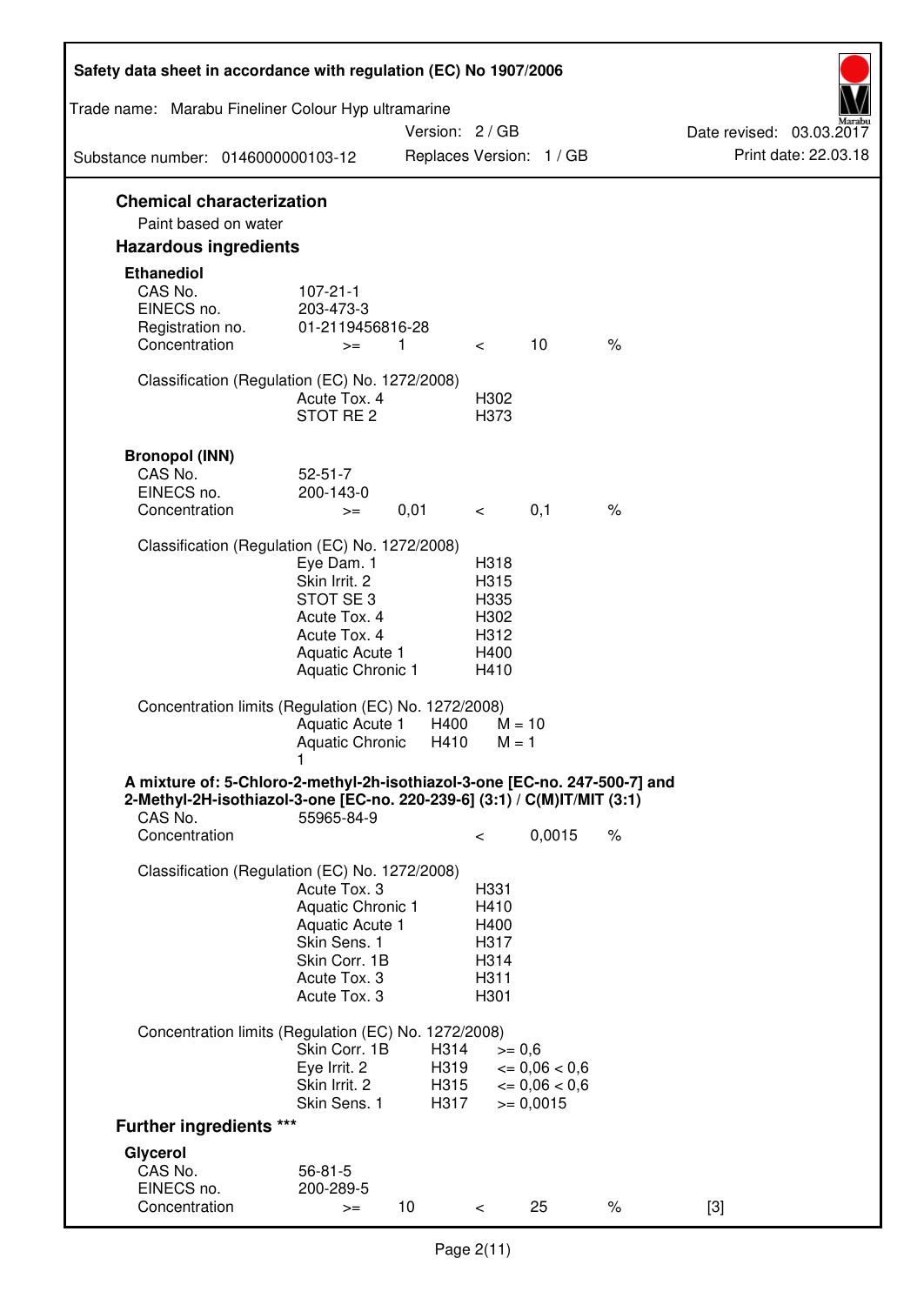| Safety data sheet in accordance with regulation (EC) No 1907/2006                                                               |                          |                          |
|---------------------------------------------------------------------------------------------------------------------------------|--------------------------|--------------------------|
| Trade name: Marabu Fineliner Colour Hyp ultramarine                                                                             |                          |                          |
|                                                                                                                                 | Version: 2 / GB          | Date revised: 03.03.2017 |
| Substance number: 0146000000103-12                                                                                              | Replaces Version: 1 / GB | Print date: 22.03.18     |
|                                                                                                                                 |                          |                          |
| $\star$                                                                                                                         |                          |                          |
|                                                                                                                                 |                          |                          |
| [3] Substance with occupational exposure limits                                                                                 |                          |                          |
| <b>SECTION 4: First aid measures</b>                                                                                            |                          |                          |
| 4.1. Description of first aid measures                                                                                          |                          |                          |
| After skin contact                                                                                                              |                          |                          |
| Wash with plenty of water and soap. Do NOT use solvents or thinners.                                                            |                          |                          |
| After eye contact<br>Separate eyelids, wash the eyes thoroughly with water (15 min.). In case of irritation consult an oculist. |                          |                          |
| <b>After ingestion</b>                                                                                                          |                          |                          |
| Rinse mouth thoroughly with water. If larger amounts are swallowed or in the event of symptoms take<br>medical treatment.       |                          |                          |
| 4.2. Most important symptoms and effects, both acute and delayed<br>Until now no symptoms known so far.                         |                          |                          |
| 4.3. Indication of any immediate medical attention and special treatment needed                                                 |                          |                          |
| Hints for the physician / treatment                                                                                             |                          |                          |
| Treat symptomatically                                                                                                           |                          |                          |
| <b>SECTION 5: Firefighting measures</b>                                                                                         |                          |                          |
| 5.1. Extinguishing media                                                                                                        |                          |                          |
| Suitable extinguishing media<br>Carbon dioxide, Foam, Sand, Water                                                               |                          |                          |
| 5.2. Special hazards arising from the substance or mixture                                                                      |                          |                          |
| In the event of fire the following can be released: Carbon monoxide (CO); Carbon dioxide (CO2); dense<br>black smoke            |                          |                          |
| 5.3. Advice for firefighters                                                                                                    |                          |                          |
| <b>Other information</b>                                                                                                        |                          |                          |
| Collect contaminated fire-fighting water separately, must not be discharged into the drains.                                    |                          |                          |
| <b>SECTION 6: Accidental release measures</b>                                                                                   |                          |                          |
| 6.1. Personal precautions, protective equipment and emergency procedures<br>No particular measures required.                    |                          |                          |
| <b>6.2. Environmental precautions</b><br>No particular measures required.                                                       |                          |                          |
| 6.3. Methods and material for containment and cleaning up                                                                       |                          |                          |

Clean preferably with a detergent - avoid use of solvents.

# **6.4. Reference to other sections**

Information regarding Safe handling, see Section 7. Information regarding personal protective measures, see Section 8. Information regarding waste disposal, see Section 13.

# **SECTION 7: Handling and storage**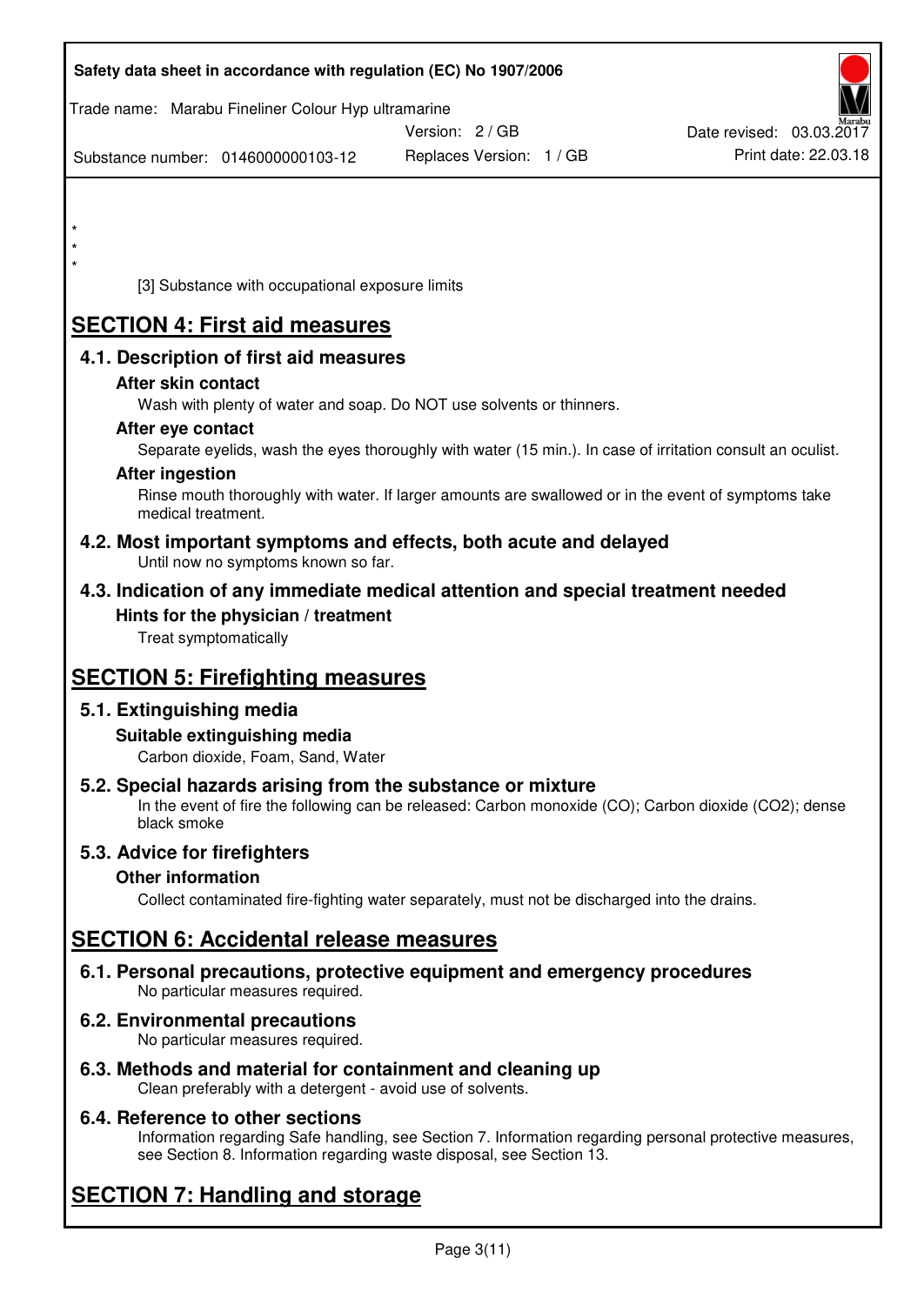| Safety data sheet in accordance with regulation (EC) No 1907/2006                                                                                                      |                                                                                                                                                                                                            |                          |
|------------------------------------------------------------------------------------------------------------------------------------------------------------------------|------------------------------------------------------------------------------------------------------------------------------------------------------------------------------------------------------------|--------------------------|
| Trade name: Marabu Fineliner Colour Hyp ultramarine                                                                                                                    |                                                                                                                                                                                                            |                          |
|                                                                                                                                                                        | Version: 2 / GB                                                                                                                                                                                            | Date revised: 03.03.2017 |
| Substance number: 0146000000103-12                                                                                                                                     | Replaces Version: 1 / GB                                                                                                                                                                                   | Print date: 22.03.18     |
| 7.1. Precautions for safe handling<br>Advice on safe handling<br>Advice on protection against fire and explosion<br>No special measures required.<br>Temperature class | Avoid skin and eye contact. Smoking, eating and drinking shall be prohibited in application area.<br>Classification of fires / temperature class / Ignition group / Dust explosion class<br>T <sub>2</sub> |                          |
|                                                                                                                                                                        | 7.2. Conditions for safe storage, including any incompatibilities                                                                                                                                          |                          |
| Requirements for storage rooms and vessels                                                                                                                             |                                                                                                                                                                                                            |                          |
| Store in frostfree conditions.<br>Storage class according to TRGS 510                                                                                                  |                                                                                                                                                                                                            |                          |
| Storage class according to<br><b>TRGS 510</b>                                                                                                                          | Non-combustible liquids<br>12                                                                                                                                                                              |                          |
| 7.3. Specific end use(s)                                                                                                                                               |                                                                                                                                                                                                            |                          |
| Paint                                                                                                                                                                  |                                                                                                                                                                                                            |                          |
|                                                                                                                                                                        | <b>SECTION 8: Exposure controls/personal protection</b>                                                                                                                                                    |                          |
| 8.1. Control parameters                                                                                                                                                |                                                                                                                                                                                                            |                          |
| <b>Exposure limit values</b>                                                                                                                                           |                                                                                                                                                                                                            |                          |
| <b>Ethanediol</b><br>List                                                                                                                                              | EH40                                                                                                                                                                                                       |                          |
| <b>Type</b>                                                                                                                                                            | <b>WEL</b>                                                                                                                                                                                                 |                          |
| Value<br>Skin resorption / sensibilisation: Sk;                                                                                                                        | 10<br>mg/m <sup>3</sup><br><b>Status: 2011</b>                                                                                                                                                             |                          |
| Glycerol                                                                                                                                                               |                                                                                                                                                                                                            |                          |
| List                                                                                                                                                                   | <b>EH40</b>                                                                                                                                                                                                |                          |
| Type<br>Value                                                                                                                                                          | <b>WEL</b><br>10<br>mg/m <sup>3</sup>                                                                                                                                                                      |                          |
| <b>Status: 2011</b>                                                                                                                                                    |                                                                                                                                                                                                            |                          |
| <b>Other information</b>                                                                                                                                               |                                                                                                                                                                                                            |                          |
| There are not known any further control parameters.                                                                                                                    |                                                                                                                                                                                                            |                          |
| Derived No/Minimal Effect Levels (DNEL/DMEL)                                                                                                                           |                                                                                                                                                                                                            |                          |
| <b>Ethanediol</b><br>Type of value<br>Reference group<br>Duration of exposure<br>Route of exposure                                                                     | Derived No Effect Level (DNEL)<br>Worker<br>Long term<br>inhalative                                                                                                                                        |                          |
| Mode of action<br>Concentration                                                                                                                                        | Local effects<br>35                                                                                                                                                                                        | mg/m <sup>3</sup>        |
| Type of value<br>Reference group<br>Duration of exposure<br>Route of exposure<br>Mode of action                                                                        | Derived No Effect Level (DNEL)<br>Worker<br>Long term<br>dermal<br>Systemic effects                                                                                                                        |                          |
| Concentration                                                                                                                                                          | 106                                                                                                                                                                                                        | mg/kg                    |
| Type of value<br>Reference group                                                                                                                                       | Derived No Effect Level (DNEL)<br>Consumer                                                                                                                                                                 |                          |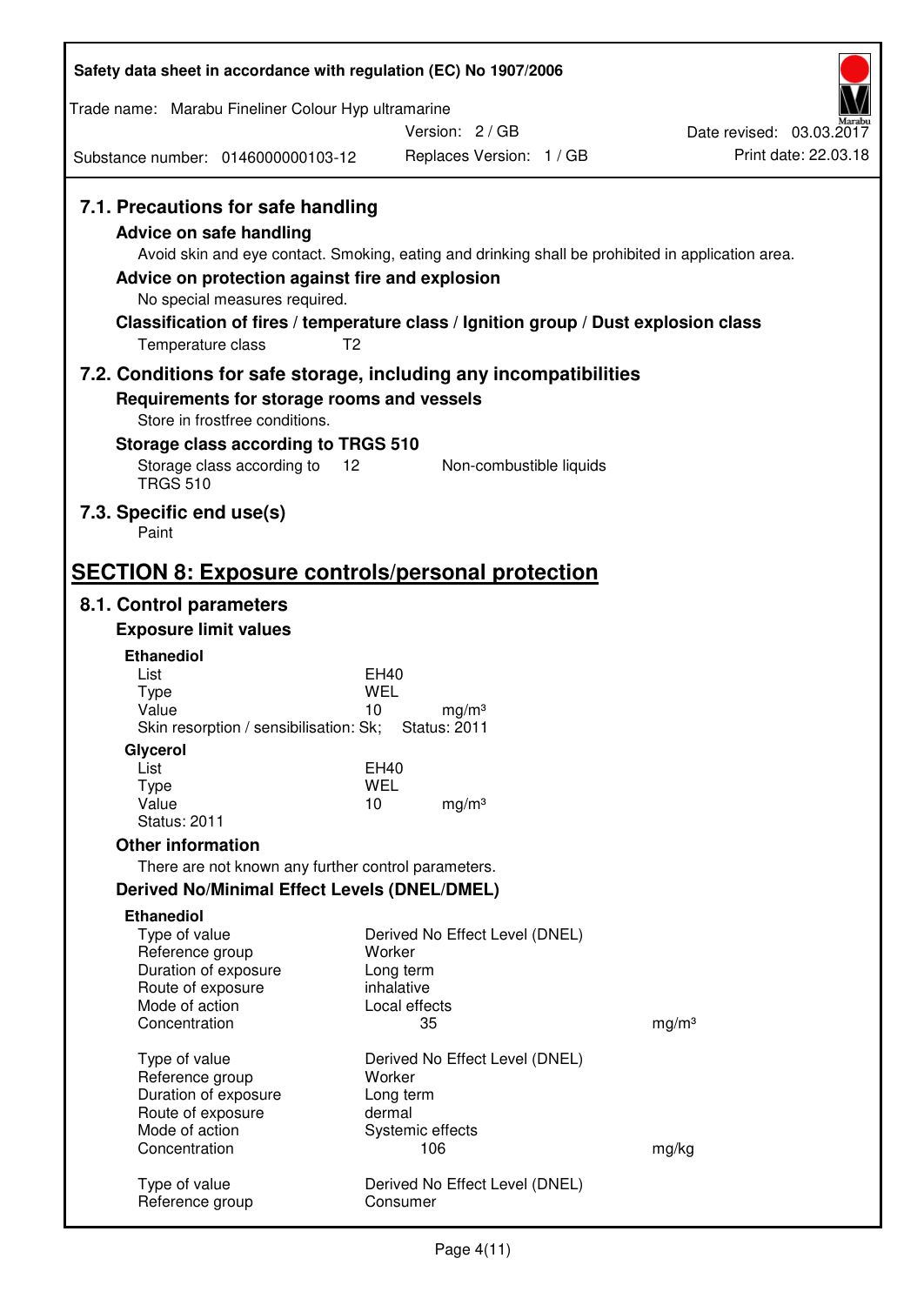| Safety data sheet in accordance with regulation (EC) No 1907/2006                                     |                             |                           |                                |                          |  |
|-------------------------------------------------------------------------------------------------------|-----------------------------|---------------------------|--------------------------------|--------------------------|--|
| Trade name: Marabu Fineliner Colour Hyp ultramarine                                                   |                             | Version: 2/GB             |                                | Date revised: 03.03.2017 |  |
| Substance number: 0146000000103-12                                                                    |                             |                           | Replaces Version: 1 / GB       | Print date: 22.03.18     |  |
| Duration of exposure                                                                                  | Long term                   |                           |                                |                          |  |
| Route of exposure<br>Mode of action                                                                   | inhalative<br>Local effects |                           |                                |                          |  |
| Concentration                                                                                         |                             | 7                         |                                | mg/m <sup>3</sup>        |  |
|                                                                                                       |                             |                           |                                |                          |  |
| Type of value                                                                                         |                             |                           | Derived No Effect Level (DNEL) |                          |  |
| Reference group                                                                                       | Consumer                    |                           |                                |                          |  |
| Duration of exposure<br>Route of exposure                                                             | Long term<br>dermal         |                           |                                |                          |  |
| Mode of action                                                                                        |                             | Systemic effects          |                                |                          |  |
| Concentration                                                                                         |                             | 53                        |                                | mg/kg                    |  |
|                                                                                                       |                             |                           |                                |                          |  |
| <b>Predicted No Effect Concentration (PNEC)</b>                                                       |                             |                           |                                |                          |  |
| <b>Ethanediol</b>                                                                                     |                             |                           |                                |                          |  |
| Type of value                                                                                         | <b>PNEC</b>                 |                           |                                |                          |  |
| <b>Type</b><br>Concentration                                                                          | Freshwater                  |                           |                                |                          |  |
|                                                                                                       |                             | 10                        |                                | mg/l                     |  |
| Type of value                                                                                         | <b>PNEC</b>                 |                           |                                |                          |  |
| <b>Type</b>                                                                                           | Saltwater                   |                           |                                |                          |  |
| Concentration                                                                                         |                             | 1                         |                                | mg/l                     |  |
| Type of value                                                                                         | <b>PNEC</b>                 |                           |                                |                          |  |
| <b>Type</b>                                                                                           |                             |                           | Water (intermittent release)   |                          |  |
| Concentration                                                                                         |                             | 10                        |                                | mg/l                     |  |
|                                                                                                       | <b>PNEC</b>                 |                           |                                |                          |  |
| Type of value<br><b>Type</b>                                                                          |                             |                           | Sewage treatment plant (STP)   |                          |  |
| Concentration                                                                                         |                             | 199,5                     |                                | mg/l                     |  |
|                                                                                                       |                             |                           |                                |                          |  |
| Type of value                                                                                         | <b>PNEC</b>                 |                           |                                |                          |  |
| Type<br>Concentration                                                                                 |                             | Freshwater sediment<br>37 |                                | mg/kg                    |  |
|                                                                                                       |                             |                           |                                |                          |  |
| Type of value                                                                                         | <b>PNEC</b>                 |                           |                                |                          |  |
| <b>Type</b>                                                                                           |                             | Marine sediment           |                                |                          |  |
| Concentration                                                                                         |                             | 3,7                       |                                | mg/kg                    |  |
| Type of value                                                                                         | <b>PNEC</b>                 |                           |                                |                          |  |
| <b>Type</b>                                                                                           | Soil                        |                           |                                |                          |  |
| Concentration                                                                                         |                             | 1,53                      |                                | mg/kg                    |  |
|                                                                                                       |                             |                           |                                |                          |  |
| 8.2. Exposure controls                                                                                |                             |                           |                                |                          |  |
| <b>Exposure controls</b>                                                                              |                             |                           |                                |                          |  |
| Provide adequate ventilation.                                                                         |                             |                           |                                |                          |  |
| <b>Respiratory protection</b><br>Not necessary.                                                       |                             |                           |                                |                          |  |
|                                                                                                       |                             |                           |                                |                          |  |
| <b>Hand protection</b>                                                                                |                             |                           |                                |                          |  |
| Not necessary.<br>In case of intensive contact wear protective gloves.                                |                             |                           |                                |                          |  |
| There is no one glove material or combination of materials that will give unlimited resistance to any |                             |                           |                                |                          |  |
| individual or combination of chemicals.                                                               |                             |                           |                                |                          |  |
| For prolonged or repeated handling nitrile rubber gloves with textile undergloves are required.       |                             |                           |                                |                          |  |
| Material thickness<br>><br>Breakthrough time<br>$\,<\,$                                               | 30                          | 0,5                       | mm<br>min                      |                          |  |
|                                                                                                       |                             |                           |                                |                          |  |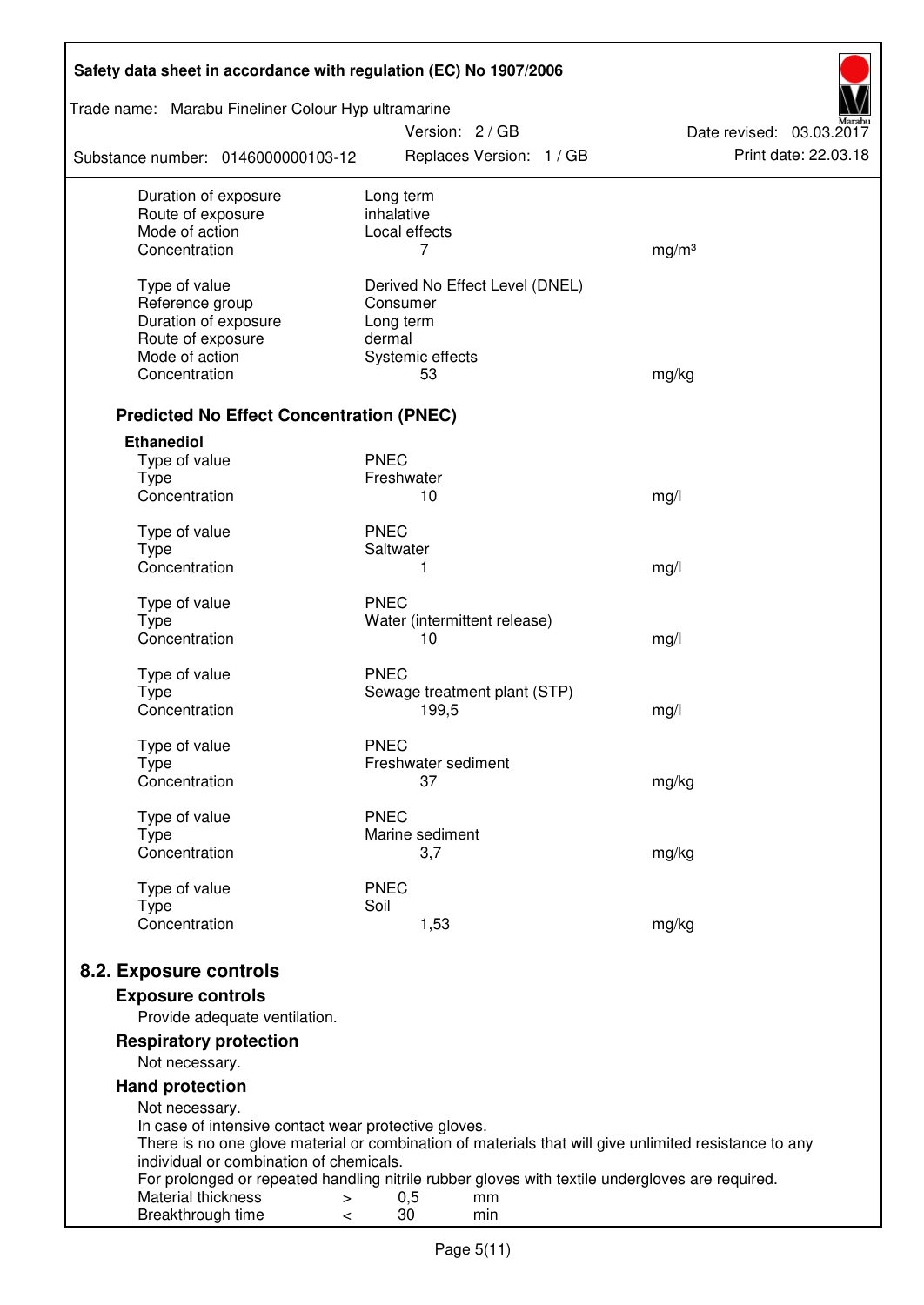| Safety data sheet in accordance with regulation (EC) No 1907/2006                                                                                                                                                                                                                                                                                                              |                                                      |                          |                                                                                                                                                                                                                                                                                                                    |
|--------------------------------------------------------------------------------------------------------------------------------------------------------------------------------------------------------------------------------------------------------------------------------------------------------------------------------------------------------------------------------|------------------------------------------------------|--------------------------|--------------------------------------------------------------------------------------------------------------------------------------------------------------------------------------------------------------------------------------------------------------------------------------------------------------------|
| Trade name: Marabu Fineliner Colour Hyp ultramarine                                                                                                                                                                                                                                                                                                                            |                                                      |                          |                                                                                                                                                                                                                                                                                                                    |
|                                                                                                                                                                                                                                                                                                                                                                                | Version: 2 / GB                                      |                          | Date revised: 03.03.2017                                                                                                                                                                                                                                                                                           |
| Substance number: 0146000000103-12                                                                                                                                                                                                                                                                                                                                             |                                                      | Replaces Version: 1 / GB | Print date: 22.03.18                                                                                                                                                                                                                                                                                               |
| The breakthrough time must be greater than the end use time of the product.<br>replacement must be followed.<br>Gloves should be replaced regularly and if there is any sign of damage to the glove material.<br>Always ensure that gloves are free from defects and that they are stored and used correctly.<br>maintenance.<br>once exposure has occurred.<br>Eye protection |                                                      |                          | The instructions and information provided by the glove manufacturer on use, storage, maintenance and<br>The performance or effectiveness of the glove may be reduced by physical/ chemical damage and poor<br>Barrier creams may help to protect the exposed areas of the skin, they should however not be applied |
| Not necessary.                                                                                                                                                                                                                                                                                                                                                                 |                                                      |                          |                                                                                                                                                                                                                                                                                                                    |
| <b>Body protection</b>                                                                                                                                                                                                                                                                                                                                                         |                                                      |                          |                                                                                                                                                                                                                                                                                                                    |
| Not applicable.                                                                                                                                                                                                                                                                                                                                                                |                                                      |                          |                                                                                                                                                                                                                                                                                                                    |
| <b>SECTION 9: Physical and chemical properties</b>                                                                                                                                                                                                                                                                                                                             |                                                      |                          |                                                                                                                                                                                                                                                                                                                    |
| 9.1. Information on basic physical and chemical properties                                                                                                                                                                                                                                                                                                                     |                                                      |                          |                                                                                                                                                                                                                                                                                                                    |
| <b>Form</b>                                                                                                                                                                                                                                                                                                                                                                    | liquid                                               |                          |                                                                                                                                                                                                                                                                                                                    |
| Colour                                                                                                                                                                                                                                                                                                                                                                         | coloured                                             |                          |                                                                                                                                                                                                                                                                                                                    |
| <b>Odour</b>                                                                                                                                                                                                                                                                                                                                                                   | odourless                                            |                          |                                                                                                                                                                                                                                                                                                                    |
| <b>Odour threshold</b>                                                                                                                                                                                                                                                                                                                                                         |                                                      |                          |                                                                                                                                                                                                                                                                                                                    |
| Remarks                                                                                                                                                                                                                                                                                                                                                                        | No data available                                    |                          |                                                                                                                                                                                                                                                                                                                    |
| <b>Melting point</b>                                                                                                                                                                                                                                                                                                                                                           |                                                      |                          |                                                                                                                                                                                                                                                                                                                    |
| Remarks                                                                                                                                                                                                                                                                                                                                                                        | not determined                                       |                          |                                                                                                                                                                                                                                                                                                                    |
| <b>Freezing point</b>                                                                                                                                                                                                                                                                                                                                                          |                                                      |                          |                                                                                                                                                                                                                                                                                                                    |
| Remarks                                                                                                                                                                                                                                                                                                                                                                        | not determined                                       |                          |                                                                                                                                                                                                                                                                                                                    |
| Initial boiling point and boiling range                                                                                                                                                                                                                                                                                                                                        |                                                      |                          |                                                                                                                                                                                                                                                                                                                    |
| Value                                                                                                                                                                                                                                                                                                                                                                          | 100<br>appr.<br>1.013                                |                          | $\rm ^{\circ}C$                                                                                                                                                                                                                                                                                                    |
| Pressure<br>Source                                                                                                                                                                                                                                                                                                                                                             | Literature value                                     | hPa                      |                                                                                                                                                                                                                                                                                                                    |
| <b>Flash point</b>                                                                                                                                                                                                                                                                                                                                                             |                                                      |                          |                                                                                                                                                                                                                                                                                                                    |
| Remarks                                                                                                                                                                                                                                                                                                                                                                        | Not applicable                                       |                          |                                                                                                                                                                                                                                                                                                                    |
| Evaporation rate (ether $= 1$ ) :                                                                                                                                                                                                                                                                                                                                              |                                                      |                          |                                                                                                                                                                                                                                                                                                                    |
| Remarks                                                                                                                                                                                                                                                                                                                                                                        | not determined                                       |                          |                                                                                                                                                                                                                                                                                                                    |
| Flammability (solid, gas)<br>Not applicable                                                                                                                                                                                                                                                                                                                                    |                                                      |                          |                                                                                                                                                                                                                                                                                                                    |
| Upper/lower flammability or explosive limits                                                                                                                                                                                                                                                                                                                                   |                                                      |                          |                                                                                                                                                                                                                                                                                                                    |
| Lower explosion limit<br>Upper explosion limit<br>Source                                                                                                                                                                                                                                                                                                                       | 3,2<br>appr.<br>53<br>appr.<br>Literature value      |                          | $%$ $(V)$<br>$%$ $(V)$                                                                                                                                                                                                                                                                                             |
| Vapour pressure                                                                                                                                                                                                                                                                                                                                                                |                                                      |                          |                                                                                                                                                                                                                                                                                                                    |
| Value<br>Temperature<br>Method                                                                                                                                                                                                                                                                                                                                                 | 23<br>appr.<br>20<br>Value taken from the literature | °C                       | hPa                                                                                                                                                                                                                                                                                                                |
| <b>Vapour density</b>                                                                                                                                                                                                                                                                                                                                                          |                                                      |                          |                                                                                                                                                                                                                                                                                                                    |
| Remarks                                                                                                                                                                                                                                                                                                                                                                        | not determined                                       |                          |                                                                                                                                                                                                                                                                                                                    |
| <b>Density</b>                                                                                                                                                                                                                                                                                                                                                                 |                                                      |                          |                                                                                                                                                                                                                                                                                                                    |
| Remarks                                                                                                                                                                                                                                                                                                                                                                        | not determined                                       |                          |                                                                                                                                                                                                                                                                                                                    |
| <b>Solubility in water</b>                                                                                                                                                                                                                                                                                                                                                     |                                                      |                          |                                                                                                                                                                                                                                                                                                                    |
| Remarks                                                                                                                                                                                                                                                                                                                                                                        | miscible                                             |                          |                                                                                                                                                                                                                                                                                                                    |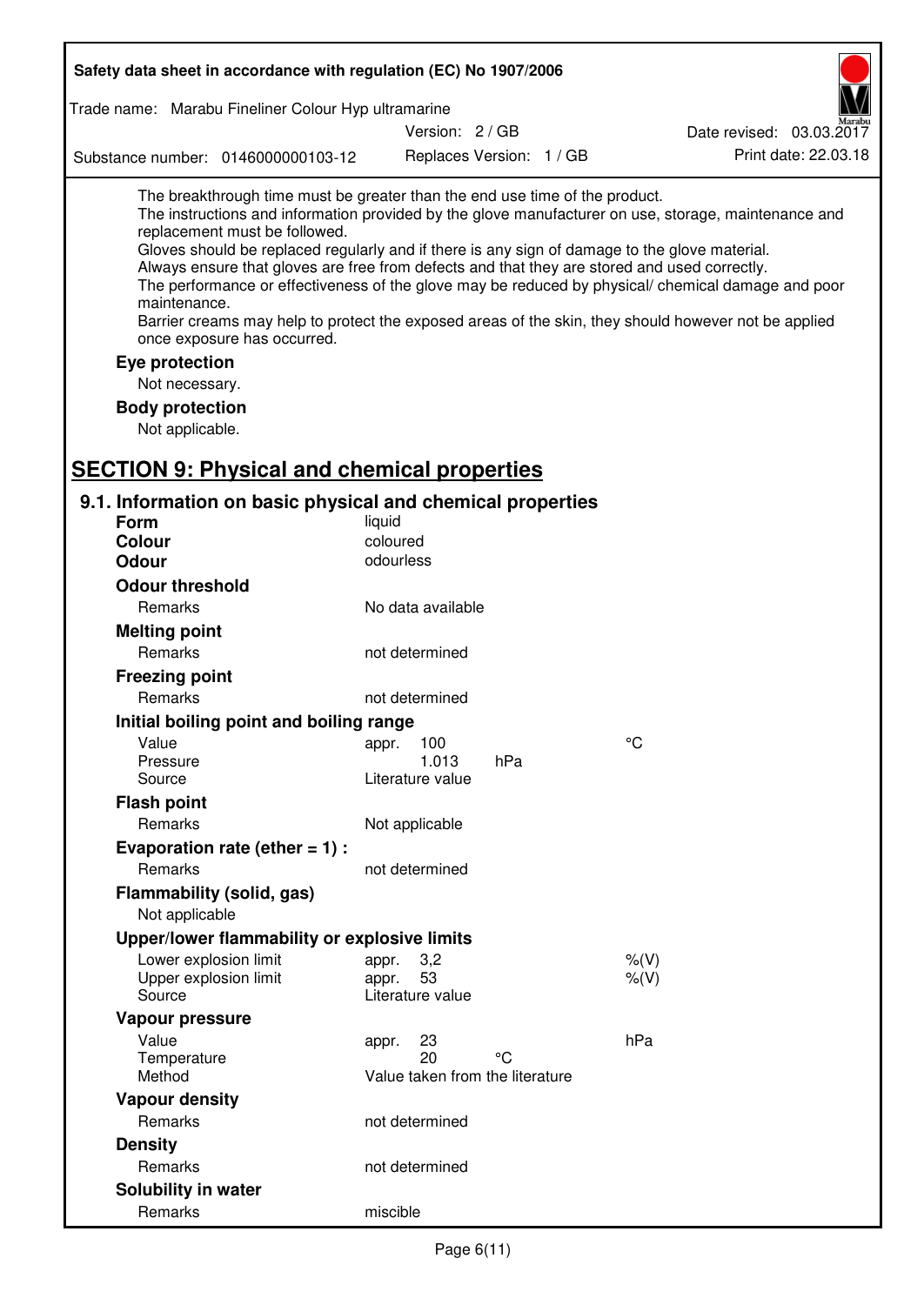| Safety data sheet in accordance with regulation (EC) No 1907/2006 |                                            |                                                                   |    |                          |  |
|-------------------------------------------------------------------|--------------------------------------------|-------------------------------------------------------------------|----|--------------------------|--|
| Trade name: Marabu Fineliner Colour Hyp ultramarine               |                                            | Version: 2 / GB                                                   |    | Date revised: 03.03.2017 |  |
| Substance number: 0146000000103-12                                |                                            | Replaces Version: 1 / GB                                          |    | Print date: 22.03.18     |  |
| Ignition temperature                                              |                                            |                                                                   |    |                          |  |
| Value                                                             | appr.                                      | 410                                                               | °C |                          |  |
| Source                                                            |                                            | Literature value                                                  |    |                          |  |
| <b>Viscosity</b>                                                  |                                            |                                                                   |    |                          |  |
| Remarks                                                           |                                            |                                                                   |    |                          |  |
| Remarks                                                           |                                            | not determined                                                    |    |                          |  |
| 9.2. Other information                                            |                                            |                                                                   |    |                          |  |
| <b>Other information</b>                                          |                                            |                                                                   |    |                          |  |
| None known                                                        |                                            |                                                                   |    |                          |  |
| <b>SECTION 10: Stability and reactivity</b>                       |                                            |                                                                   |    |                          |  |
| 10.1. Reactivity<br>None                                          |                                            |                                                                   |    |                          |  |
| 10.2. Chemical stability                                          |                                            |                                                                   |    |                          |  |
| 10.3. Possibility of hazardous reactions                          | No hazardous reactions known.              |                                                                   |    |                          |  |
| No hazardous reactions known.                                     |                                            |                                                                   |    |                          |  |
| 10.4. Conditions to avoid                                         | No hazardous reactions known.              |                                                                   |    |                          |  |
| 10.5. Incompatible materials<br>None                              |                                            |                                                                   |    |                          |  |
| 10.6. Hazardous decomposition products                            | No hazardous decomposition products known. |                                                                   |    |                          |  |
| <b>SECTION 11: Toxicological information</b>                      |                                            |                                                                   |    |                          |  |
| 11.1. Information on toxicological effects                        |                                            |                                                                   |    |                          |  |
| <b>Acute oral toxicity</b>                                        |                                            |                                                                   |    |                          |  |
| Remarks                                                           |                                            | Based on available data, the classification criteria are not met. |    |                          |  |
| <b>Acute dermal toxicity</b>                                      |                                            |                                                                   |    |                          |  |
| Remarks                                                           |                                            | Based on available data, the classification criteria are not met. |    |                          |  |
| <b>Acute inhalational toxicity</b>                                |                                            |                                                                   |    |                          |  |
| Remarks                                                           |                                            | Based on available data, the classification criteria are not met. |    |                          |  |
| <b>Skin corrosion/irritation</b>                                  |                                            |                                                                   |    |                          |  |
| Remarks                                                           |                                            | Based on available data, the classification criteria are not met. |    |                          |  |
| Serious eye damage/irritation                                     |                                            |                                                                   |    |                          |  |
| Remarks                                                           |                                            | Based on available data, the classification criteria are not met. |    |                          |  |
| <b>Sensitization</b>                                              |                                            |                                                                   |    |                          |  |
| Remarks                                                           |                                            | Based on available data, the classification criteria are not met. |    |                          |  |
| <b>Mutagenicity</b>                                               |                                            |                                                                   |    |                          |  |
| Remarks                                                           |                                            | Based on available data, the classification criteria are not met. |    |                          |  |
| <b>Reproductive toxicity</b>                                      |                                            |                                                                   |    |                          |  |
| Remarks                                                           |                                            | Based on available data, the classification criteria are not met. |    |                          |  |
| Carcinogenicity                                                   |                                            |                                                                   |    |                          |  |
| Remarks                                                           |                                            | Based on available data, the classification criteria are not met. |    |                          |  |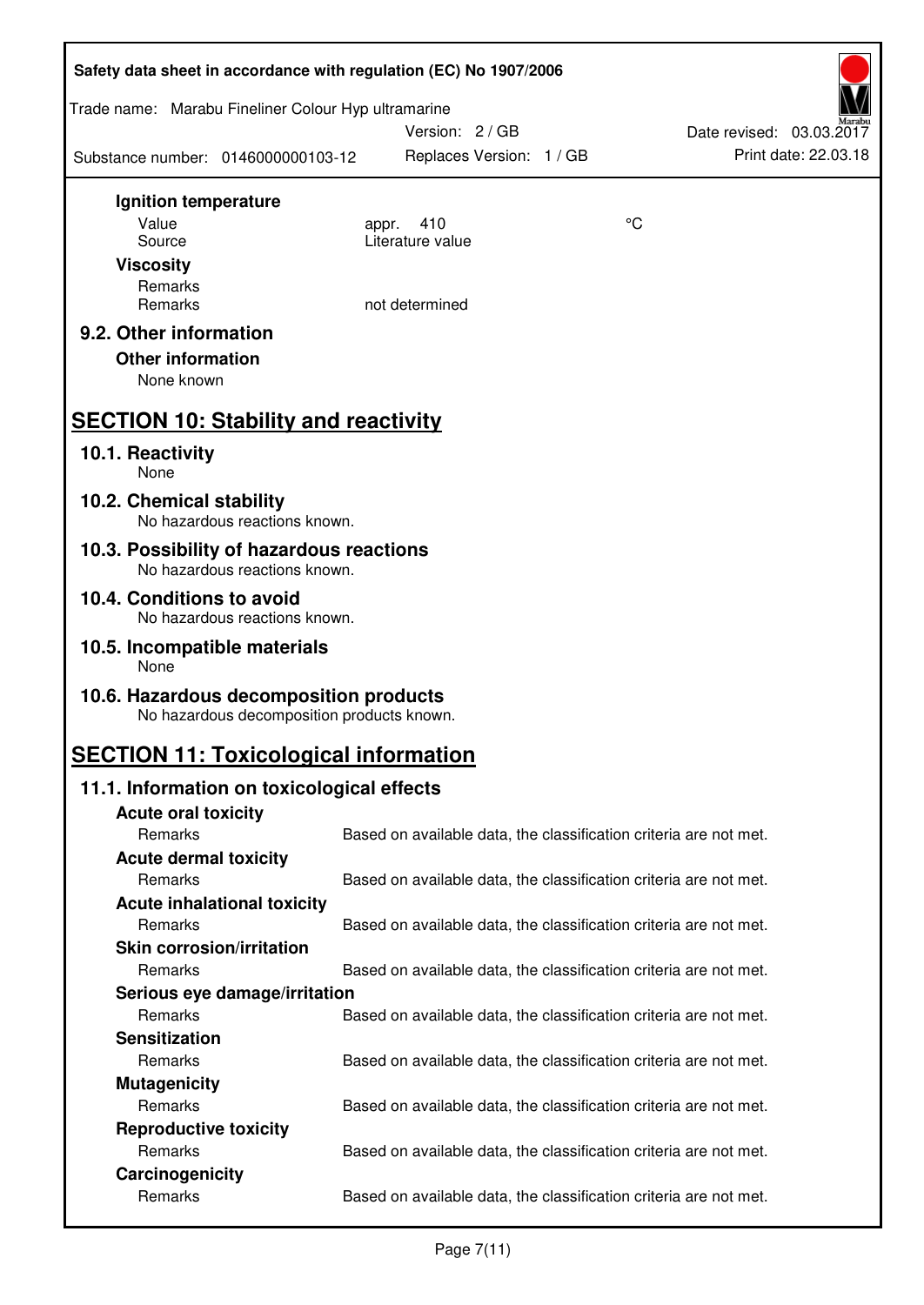#### **Safety data sheet in accordance with regulation (EC) No 1907/2006**

#### Trade name: Marabu Fineliner Colour Hyp ultramarine

Version: 2 / GB

Substance number: 0146000000103-12

Replaces Version: 1 / GB Print date: 22.03.18 Date revised: 03.03.2017

# **Specific Target Organ Toxicity (STOT)**

**Single exposure** 

Based on available data, the classification criteria are not met.

**Repeated exposure** 

Remarks Based on available data, the classification criteria are not met.

#### **Aspiration hazard**

Based on available data, the classification criteria are not met.

#### **Experience in practice**

Provided all the recommended protective and safety precautions are taken, experience shows that no risk to health can be expected.

#### **Other information**

There are no data available on the mixture itself. The mixture has been assessed following the additivity method of the GHS/CLP Regulation (EC) No 1272/2008.

# **SECTION 12: Ecological information**

# **12.1. Toxicity**

#### **General information**

There are no data available on the mixture itself.Do not allow to enter drains or water courses.The mixture has been assessed following the summation method of the CLP Regulation (EC) No 1272/2008 and is not classified as dangerous for the environment.

# **12.2. Persistence and degradability**

#### **General information**

There are no data available on the mixture itself.

#### **12.3. Bioaccumulative potential**

#### **General information**

There are no data available on the mixture itself.

#### **12.4. Mobility in soil**

#### **General information**

There are no data available on the mixture itself.

**12.5. Results of PBT and vPvB assessment** 

#### **General information**

There are no data available on the mixture itself.

#### **12.6. Other adverse effects**

#### **General information**

There are no data available on the mixture itself.

# **SECTION 13: Disposal considerations**

# **13.1. Waste treatment methods**

#### **Disposal recommendations for the product**

The product can be placed with other household refuse. Small residues in containers can be washed-out with water and put into the drainage system.

#### **Disposal recommendations for packaging**

Packaging that cannot be cleaned should be disposed off as product waste. Completely emptied packagings can be given for recycling.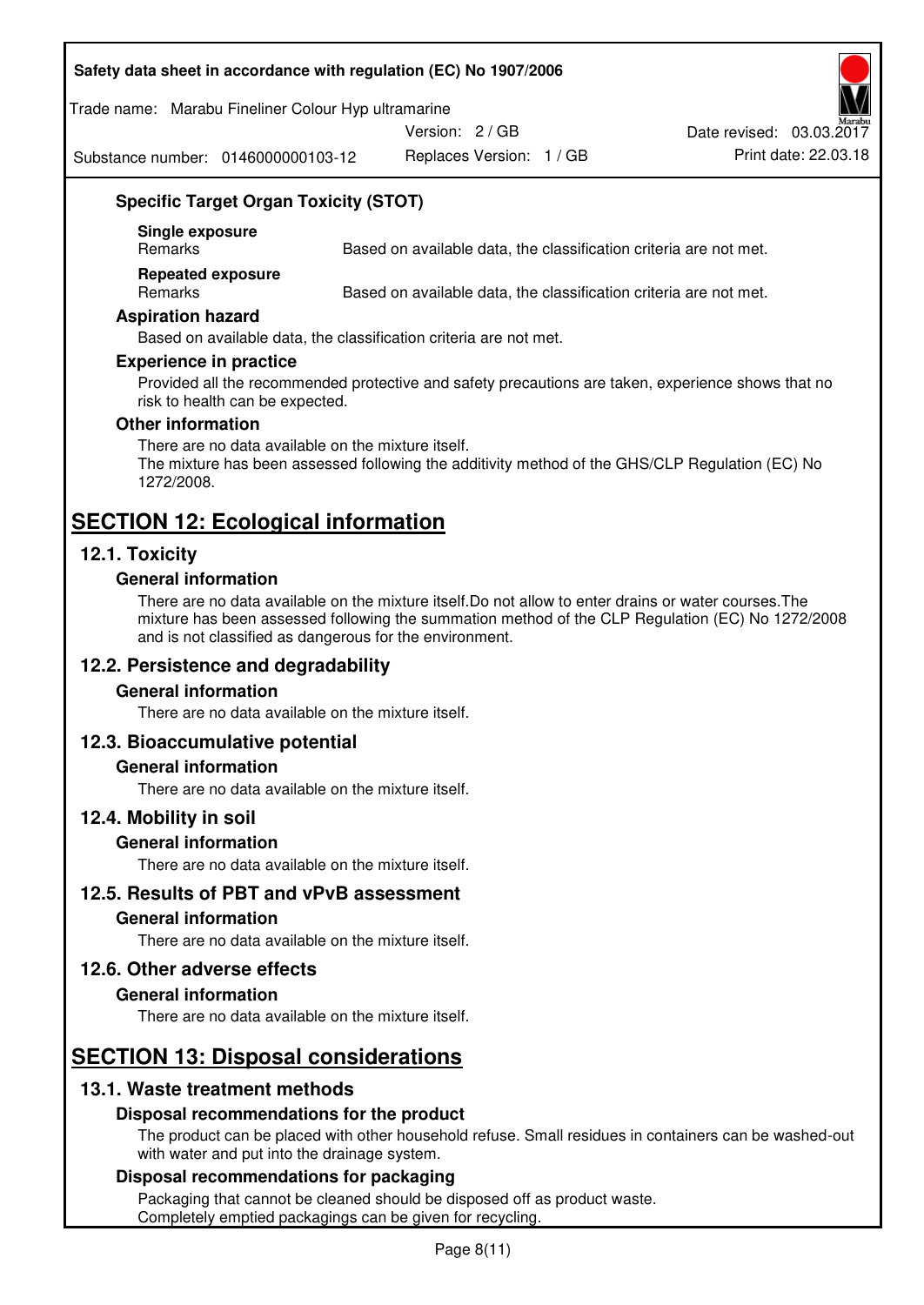| Safety data sheet in accordance with regulation (EC) No 1907/2006                                                     |                                                                                                       |                          |
|-----------------------------------------------------------------------------------------------------------------------|-------------------------------------------------------------------------------------------------------|--------------------------|
| Trade name: Marabu Fineliner Colour Hyp ultramarine                                                                   |                                                                                                       |                          |
|                                                                                                                       | Version: 2 / GB                                                                                       | Date revised: 03.03.2017 |
| Substance number: 0146000000103-12                                                                                    | Replaces Version: 1 / GB                                                                              | Print date: 22.03.18     |
|                                                                                                                       |                                                                                                       |                          |
| <b>SECTION 14: Transport information</b>                                                                              |                                                                                                       |                          |
| <b>Land transport ADR/RID</b>                                                                                         |                                                                                                       |                          |
| Non-dangerous goods<br>14.1. UN number<br>$UN -$                                                                      |                                                                                                       |                          |
| 14.2. UN proper shipping name                                                                                         |                                                                                                       |                          |
| 14.3. Transport hazard class(es)                                                                                      |                                                                                                       |                          |
| Class<br>Label                                                                                                        |                                                                                                       |                          |
| 14.4. Packing group                                                                                                   |                                                                                                       |                          |
| Packing group                                                                                                         |                                                                                                       |                          |
| Transport category                                                                                                    | 0                                                                                                     |                          |
| 14.5. Environmental hazards                                                                                           |                                                                                                       |                          |
| <b>Marine transport IMDG/GGVSee</b><br>14.1. UN number<br>$UN -$<br>14.2. UN proper shipping name                     | The product does not constitute a hazardous substance in sea transport.                               |                          |
| 14.3. Transport hazard class(es)                                                                                      |                                                                                                       |                          |
| Class                                                                                                                 |                                                                                                       |                          |
| Subsidiary risk                                                                                                       |                                                                                                       |                          |
| 14.4. Packing group                                                                                                   |                                                                                                       |                          |
| Packing group<br>14.5. Environmental hazards                                                                          |                                                                                                       |                          |
| no                                                                                                                    |                                                                                                       |                          |
| Air transport ICAO/IATA                                                                                               |                                                                                                       |                          |
| 14.1. UN number<br>$UN -$                                                                                             | The product does not constitute a hazardous substance in air transport.                               |                          |
| 14.2. UN proper shipping name                                                                                         |                                                                                                       |                          |
| 14.3. Transport hazard class(es)                                                                                      |                                                                                                       |                          |
| Class                                                                                                                 |                                                                                                       |                          |
| Subsidiary risk                                                                                                       |                                                                                                       |                          |
| 14.4. Packing group                                                                                                   |                                                                                                       |                          |
| Packing group<br>14.5. Environmental hazards                                                                          |                                                                                                       |                          |
| Information for all modes of transport<br>14.6. Special precautions for user<br>Transport within the user's premises: | Always transport in closed containers that are upright and secure.                                    |                          |
|                                                                                                                       | Ensure that persons transporting the product know what to do in the event of an accident or spillage. |                          |
| <b>Other information</b>                                                                                              |                                                                                                       |                          |
| no                                                                                                                    | 14.7. Transport in bulk according to Annex II of Marpol and the IBC Code                              |                          |
| <b>SECTION 15: Regulatory information ***</b>                                                                         |                                                                                                       |                          |
| 15.1. Safety, health and environmental regulations/legislation specific for the substance                             |                                                                                                       |                          |
|                                                                                                                       |                                                                                                       |                          |

ī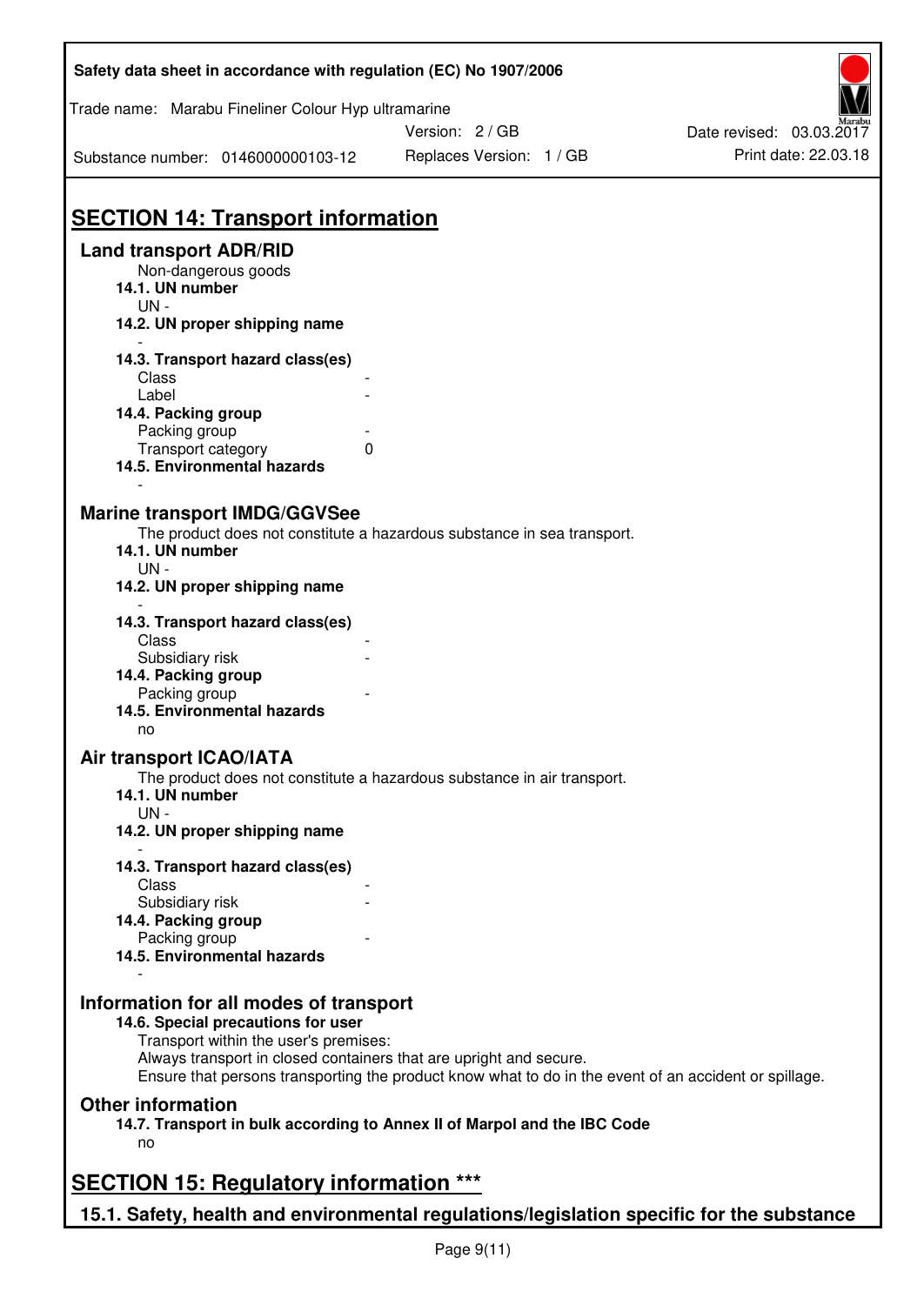| Substance number: 0146000000103-12<br>or mixture<br><b>VOC ***</b><br>VOC (EU)<br><b>Other information</b><br>All components are contained in the TSCA inventory or exempted.<br>All components are contained in the AICS inventory.<br>All components are contained in the PICCS inventory.<br>All components are contained in the DSL inventory.<br>All components are contained in the IECSC inventory.<br>All components are contained in the NZIOC inventory.<br>All components are contained in the ENCS inventory.<br>All components are contained in the ECL inventory.<br>15.2. Chemical safety assessment<br><b>SECTION 16: Other information</b><br><b>Hazard statements listed in Chapter 3</b><br>H301<br>H302<br>H311<br>H312<br>H314<br>H315<br>H317<br>H318<br>H331<br>H335<br>H373<br>H400<br>H410<br><b>CLP categories listed in Chapter 3</b><br>Acute Tox. 3<br>Acute Tox. 4<br>Aquatic Acute 1<br>Aquatic Chronic 1<br>Eye Dam. 1<br>Skin Corr. 1B<br>Skin Irrit. 2<br>Skin Sens. 1<br>STOT RE <sub>2</sub> | Version: 2 / GB<br>Date revised: 03.03.2017<br>Print date: 22.03.18<br>Replaces Version: 1 / GB<br>$\%$<br>$\mathbf{0}$<br>For this preparation a chemical safety assessment has not been carried out.<br>Toxic if swallowed.<br>Harmful if swallowed.<br>Toxic in contact with skin.<br>Harmful in contact with skin.<br>Causes severe skin burns and eye damage.<br>Causes skin irritation. |
|----------------------------------------------------------------------------------------------------------------------------------------------------------------------------------------------------------------------------------------------------------------------------------------------------------------------------------------------------------------------------------------------------------------------------------------------------------------------------------------------------------------------------------------------------------------------------------------------------------------------------------------------------------------------------------------------------------------------------------------------------------------------------------------------------------------------------------------------------------------------------------------------------------------------------------------------------------------------------------------------------------------------------------|-----------------------------------------------------------------------------------------------------------------------------------------------------------------------------------------------------------------------------------------------------------------------------------------------------------------------------------------------------------------------------------------------|
|                                                                                                                                                                                                                                                                                                                                                                                                                                                                                                                                                                                                                                                                                                                                                                                                                                                                                                                                                                                                                                  |                                                                                                                                                                                                                                                                                                                                                                                               |
|                                                                                                                                                                                                                                                                                                                                                                                                                                                                                                                                                                                                                                                                                                                                                                                                                                                                                                                                                                                                                                  |                                                                                                                                                                                                                                                                                                                                                                                               |
|                                                                                                                                                                                                                                                                                                                                                                                                                                                                                                                                                                                                                                                                                                                                                                                                                                                                                                                                                                                                                                  |                                                                                                                                                                                                                                                                                                                                                                                               |
|                                                                                                                                                                                                                                                                                                                                                                                                                                                                                                                                                                                                                                                                                                                                                                                                                                                                                                                                                                                                                                  |                                                                                                                                                                                                                                                                                                                                                                                               |
|                                                                                                                                                                                                                                                                                                                                                                                                                                                                                                                                                                                                                                                                                                                                                                                                                                                                                                                                                                                                                                  |                                                                                                                                                                                                                                                                                                                                                                                               |
|                                                                                                                                                                                                                                                                                                                                                                                                                                                                                                                                                                                                                                                                                                                                                                                                                                                                                                                                                                                                                                  |                                                                                                                                                                                                                                                                                                                                                                                               |
|                                                                                                                                                                                                                                                                                                                                                                                                                                                                                                                                                                                                                                                                                                                                                                                                                                                                                                                                                                                                                                  |                                                                                                                                                                                                                                                                                                                                                                                               |
|                                                                                                                                                                                                                                                                                                                                                                                                                                                                                                                                                                                                                                                                                                                                                                                                                                                                                                                                                                                                                                  |                                                                                                                                                                                                                                                                                                                                                                                               |
|                                                                                                                                                                                                                                                                                                                                                                                                                                                                                                                                                                                                                                                                                                                                                                                                                                                                                                                                                                                                                                  |                                                                                                                                                                                                                                                                                                                                                                                               |
|                                                                                                                                                                                                                                                                                                                                                                                                                                                                                                                                                                                                                                                                                                                                                                                                                                                                                                                                                                                                                                  |                                                                                                                                                                                                                                                                                                                                                                                               |
|                                                                                                                                                                                                                                                                                                                                                                                                                                                                                                                                                                                                                                                                                                                                                                                                                                                                                                                                                                                                                                  |                                                                                                                                                                                                                                                                                                                                                                                               |
|                                                                                                                                                                                                                                                                                                                                                                                                                                                                                                                                                                                                                                                                                                                                                                                                                                                                                                                                                                                                                                  |                                                                                                                                                                                                                                                                                                                                                                                               |
|                                                                                                                                                                                                                                                                                                                                                                                                                                                                                                                                                                                                                                                                                                                                                                                                                                                                                                                                                                                                                                  |                                                                                                                                                                                                                                                                                                                                                                                               |
|                                                                                                                                                                                                                                                                                                                                                                                                                                                                                                                                                                                                                                                                                                                                                                                                                                                                                                                                                                                                                                  |                                                                                                                                                                                                                                                                                                                                                                                               |
|                                                                                                                                                                                                                                                                                                                                                                                                                                                                                                                                                                                                                                                                                                                                                                                                                                                                                                                                                                                                                                  |                                                                                                                                                                                                                                                                                                                                                                                               |
|                                                                                                                                                                                                                                                                                                                                                                                                                                                                                                                                                                                                                                                                                                                                                                                                                                                                                                                                                                                                                                  |                                                                                                                                                                                                                                                                                                                                                                                               |
|                                                                                                                                                                                                                                                                                                                                                                                                                                                                                                                                                                                                                                                                                                                                                                                                                                                                                                                                                                                                                                  | May cause an allergic skin reaction.                                                                                                                                                                                                                                                                                                                                                          |
|                                                                                                                                                                                                                                                                                                                                                                                                                                                                                                                                                                                                                                                                                                                                                                                                                                                                                                                                                                                                                                  | Causes serious eye damage.                                                                                                                                                                                                                                                                                                                                                                    |
|                                                                                                                                                                                                                                                                                                                                                                                                                                                                                                                                                                                                                                                                                                                                                                                                                                                                                                                                                                                                                                  | Toxic if inhaled.                                                                                                                                                                                                                                                                                                                                                                             |
|                                                                                                                                                                                                                                                                                                                                                                                                                                                                                                                                                                                                                                                                                                                                                                                                                                                                                                                                                                                                                                  | May cause respiratory irritation.                                                                                                                                                                                                                                                                                                                                                             |
|                                                                                                                                                                                                                                                                                                                                                                                                                                                                                                                                                                                                                                                                                                                                                                                                                                                                                                                                                                                                                                  | May cause damage to organs through prolonged or repeated exposure:                                                                                                                                                                                                                                                                                                                            |
|                                                                                                                                                                                                                                                                                                                                                                                                                                                                                                                                                                                                                                                                                                                                                                                                                                                                                                                                                                                                                                  | Very toxic to aquatic life.                                                                                                                                                                                                                                                                                                                                                                   |
|                                                                                                                                                                                                                                                                                                                                                                                                                                                                                                                                                                                                                                                                                                                                                                                                                                                                                                                                                                                                                                  | Very toxic to aquatic life with long lasting effects.                                                                                                                                                                                                                                                                                                                                         |
|                                                                                                                                                                                                                                                                                                                                                                                                                                                                                                                                                                                                                                                                                                                                                                                                                                                                                                                                                                                                                                  |                                                                                                                                                                                                                                                                                                                                                                                               |
|                                                                                                                                                                                                                                                                                                                                                                                                                                                                                                                                                                                                                                                                                                                                                                                                                                                                                                                                                                                                                                  | Acute toxicity, Category 3                                                                                                                                                                                                                                                                                                                                                                    |
|                                                                                                                                                                                                                                                                                                                                                                                                                                                                                                                                                                                                                                                                                                                                                                                                                                                                                                                                                                                                                                  | Acute toxicity, Category 4                                                                                                                                                                                                                                                                                                                                                                    |
|                                                                                                                                                                                                                                                                                                                                                                                                                                                                                                                                                                                                                                                                                                                                                                                                                                                                                                                                                                                                                                  | Hazardous to the aquatic environment, acute, Category 1                                                                                                                                                                                                                                                                                                                                       |
|                                                                                                                                                                                                                                                                                                                                                                                                                                                                                                                                                                                                                                                                                                                                                                                                                                                                                                                                                                                                                                  | Hazardous to the aquatic environment, chronic, Category 1                                                                                                                                                                                                                                                                                                                                     |
|                                                                                                                                                                                                                                                                                                                                                                                                                                                                                                                                                                                                                                                                                                                                                                                                                                                                                                                                                                                                                                  | Serious eye damage, Category 1<br>Skin corrosion, Category 1B                                                                                                                                                                                                                                                                                                                                 |
|                                                                                                                                                                                                                                                                                                                                                                                                                                                                                                                                                                                                                                                                                                                                                                                                                                                                                                                                                                                                                                  | Skin irritation, Category 2                                                                                                                                                                                                                                                                                                                                                                   |
|                                                                                                                                                                                                                                                                                                                                                                                                                                                                                                                                                                                                                                                                                                                                                                                                                                                                                                                                                                                                                                  | Skin sensitization, Category 1                                                                                                                                                                                                                                                                                                                                                                |
|                                                                                                                                                                                                                                                                                                                                                                                                                                                                                                                                                                                                                                                                                                                                                                                                                                                                                                                                                                                                                                  | Specific target organ toxicity - repeated exposure, Category 2                                                                                                                                                                                                                                                                                                                                |
| STOT SE <sub>3</sub>                                                                                                                                                                                                                                                                                                                                                                                                                                                                                                                                                                                                                                                                                                                                                                                                                                                                                                                                                                                                             | Specific target organ toxicity - single exposure, Category 3                                                                                                                                                                                                                                                                                                                                  |
| <b>Supplemental information</b>                                                                                                                                                                                                                                                                                                                                                                                                                                                                                                                                                                                                                                                                                                                                                                                                                                                                                                                                                                                                  |                                                                                                                                                                                                                                                                                                                                                                                               |
|                                                                                                                                                                                                                                                                                                                                                                                                                                                                                                                                                                                                                                                                                                                                                                                                                                                                                                                                                                                                                                  | Relevant changes compared with the previous version of the safety data sheet are marked with: ***                                                                                                                                                                                                                                                                                             |
| legislation.                                                                                                                                                                                                                                                                                                                                                                                                                                                                                                                                                                                                                                                                                                                                                                                                                                                                                                                                                                                                                     | This information is based on our present state of knowledge. However, it should not constitute a<br>guarantee for any specific product properties and shall not establish a legally valid relationship.<br>The information in this Safety Data Sheet is based on the present state of knowledge and current                                                                                   |
|                                                                                                                                                                                                                                                                                                                                                                                                                                                                                                                                                                                                                                                                                                                                                                                                                                                                                                                                                                                                                                  | It provides guidance on health, safety and environmental aspects of the product and should not be<br>construed as any guarantee of technical performance or suitability for particular applications.<br>The product should not be used for purposes other than those shown in Section 1 without first referring                                                                               |
| to the supplier and obtaining written handling instructions.                                                                                                                                                                                                                                                                                                                                                                                                                                                                                                                                                                                                                                                                                                                                                                                                                                                                                                                                                                     |                                                                                                                                                                                                                                                                                                                                                                                               |
|                                                                                                                                                                                                                                                                                                                                                                                                                                                                                                                                                                                                                                                                                                                                                                                                                                                                                                                                                                                                                                  | As the specific conditions of use of the product are outside the supplier's control, the user is responsible                                                                                                                                                                                                                                                                                  |
| The information contained in this safety data sheet does not constitute the user's own assessment of                                                                                                                                                                                                                                                                                                                                                                                                                                                                                                                                                                                                                                                                                                                                                                                                                                                                                                                             | for ensuring that the requirements of relevant legislation are complied with.                                                                                                                                                                                                                                                                                                                 |